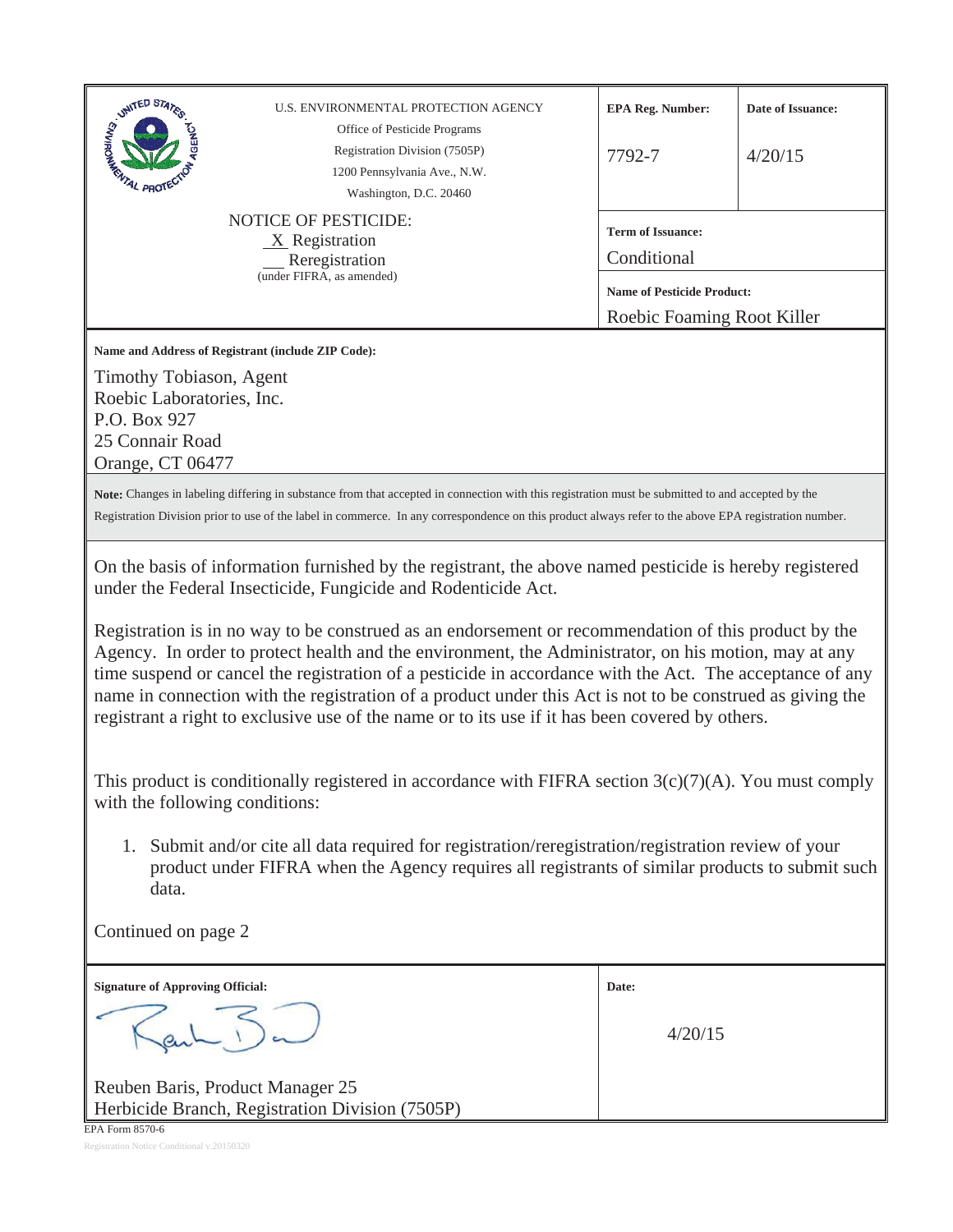Page 2 of 2 EPA Reg. No. 7792-7 Decision No. 495314

- 2. You are required to comply with the data requirements described in the DCI identified below:
	- a. Dichlobenil GDCI-027401-1245

You must comply with all of the data requirements within the established deadlines. If you have questions about the Generic DCI listed above, you may contact the Chemical Review Manager in the Pesticide Reevaluation Division: http://www.epa.gov/oppsrrd1/contacts\_prd.htm

- 3. The data requirements for storage stability and corrosion characteristics (Guidelines 830.6317 and 830.6320) are not satisfied. A one year study is required to satisfy these data requirements. You have 18 months from the date of registration to provide these data.
- 4. Submit one copy of the final printed label for the record before you release the product for shipment.

Should you wish to add/retain a reference to the company's website on your label, then please be aware that the website becomes labeling under the Federal Insecticide Fungicide and Rodenticide Act and is subject to review by the Agency. If the website is false or misleading, the product would be misbranded and unlawful to sell or distribute under FIFRA section 12(a)(1)(E). 40 CFR 156.10(a)(5) list examples of statements EPA may consider false or misleading. In addition, regardless of whether a website is referenced on your product's label, claims made on the website may not substantially differ from those claims approved through the registration process. Therefore, should the Agency find or if it is brought to our attention that a website contains false or misleading statements or claims substantially differing from the EPA approved registration, the website will be referred to the EPA's Office of Enforcement and Compliance.

If you fail to satisfy these data requirements, EPA will consider appropriate regulatory action including, among other things, cancellation under FIFRA section 6(e). Your release for shipment of the product constitutes acceptance of these conditions. A stamped copy of the label is enclosed for your records. Please also note that the record for this product currently contains the following CSFs:

 $\bullet$  Basic CSF dated 11/05/2014

If you have any questions, please contact Mindy Ondish by phone at 703-605-0723, or via email at ondish.mindy@epa.gov.

Sincerely,

Reuben Baris, Product Manager 25 Herbicide Branch Registration Division (7505P) Office of Pesticide Programs

Enclosure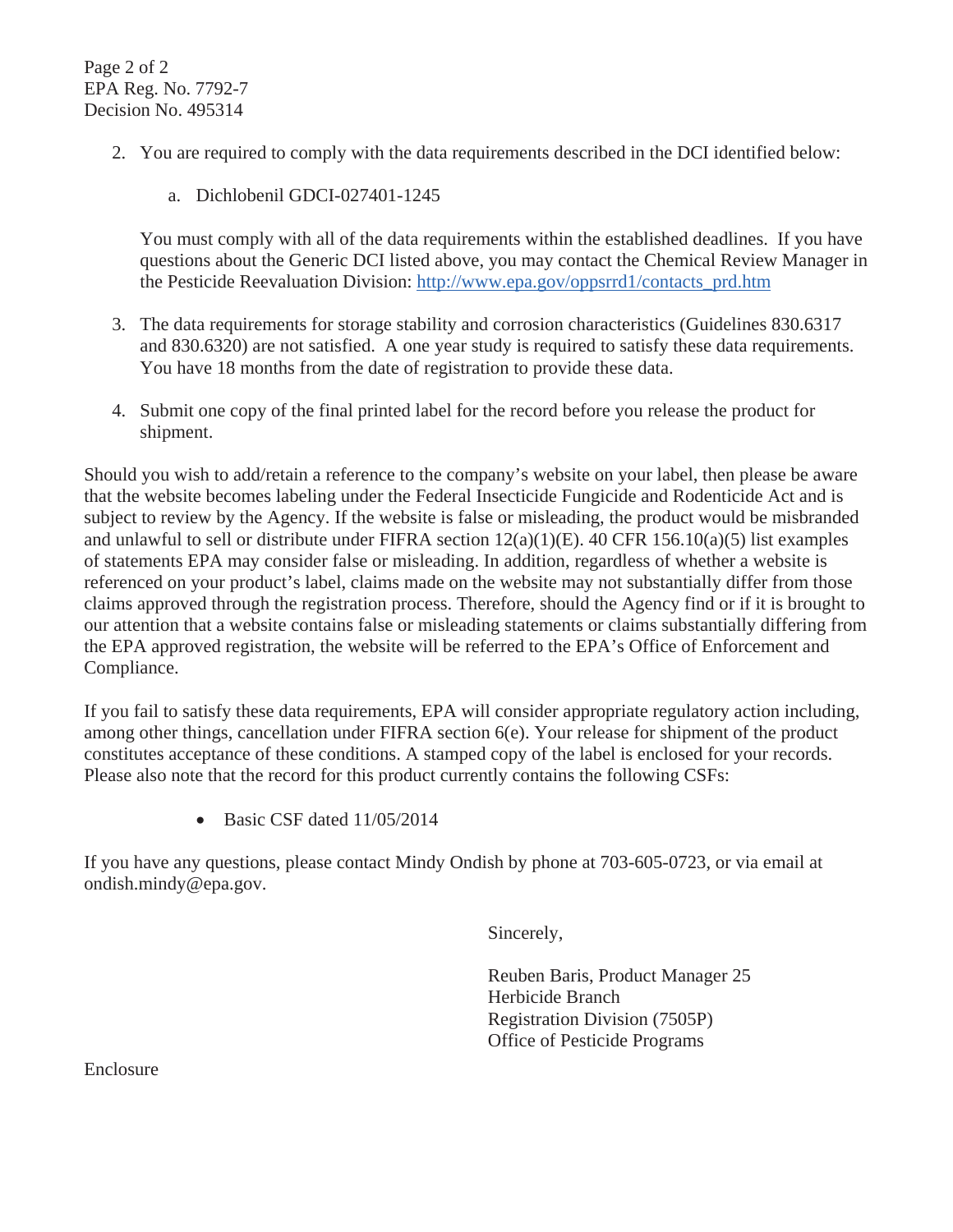# **Roebic Foaming Root Killer**

# *[OPTIONAL: ONE OR MORE OF THE FOLLOWING STATEMENTS MAY APPEAR ON THE 1,2,4, AND 40 POUND CONTAINERS]*

*[Kills Roots in Sanitary [and Storm] Sewers] [Self Foams on Contact With Water] [Inhibits New Root Growth] [Does Not Contain Copper]*

| Active Ingredient: |  |
|--------------------|--|
|                    |  |
|                    |  |
|                    |  |

# Keep Out of Reach of Children

# **CAUTION**

See [Side] [Back] Panel For Additional Precautionary Statements



Under the Federal Insecticide, Fungicide and Rodenticide Act as amended, for the pesticide registered under EPA Reg. No. 7792-7

EPA Reg. No. 7792-7 EPA Est. No.

Roebic Laboratories 25 Connair Road, P.O. Box 927 Orange, CT 06477 [OPTIONAL: Telephone: 203-795-1283]

[Optional placement of statement: On Front/Back/Side and or [inside] label] ROEBIC FOAMING ROOT KILLER contains Dichlobenil which kills the roots and prevents new growth. ROEBIC FOAMING ROOT KILLER can be used in toilets with septic systems. Dichlobenil is readily absorbed on organic and inorganic colloids of sludge and clay in pipe joints providing residual control of root regrowth by inhibiting the development of actively dividing meristem cells in root tips. New root growths formed outside the pipe joints are retarded or inhibited in growth when they come in contact with Dichlobenil inside the pipe. ROEBIC FOAMING ROOT KILLER self-foams on contact with water. The foam acts as a carrying agent, putting the active ingredient in contact with the tree roots above the flow.

Roebic Foaming Root Killer is in 2 parts inside each container. Part A and Part B which contains the active ingredient Dichlobenil must both be mixed together as instructed under directions for use.

NET WEIGHT 1, 2, 4, or 40 LBS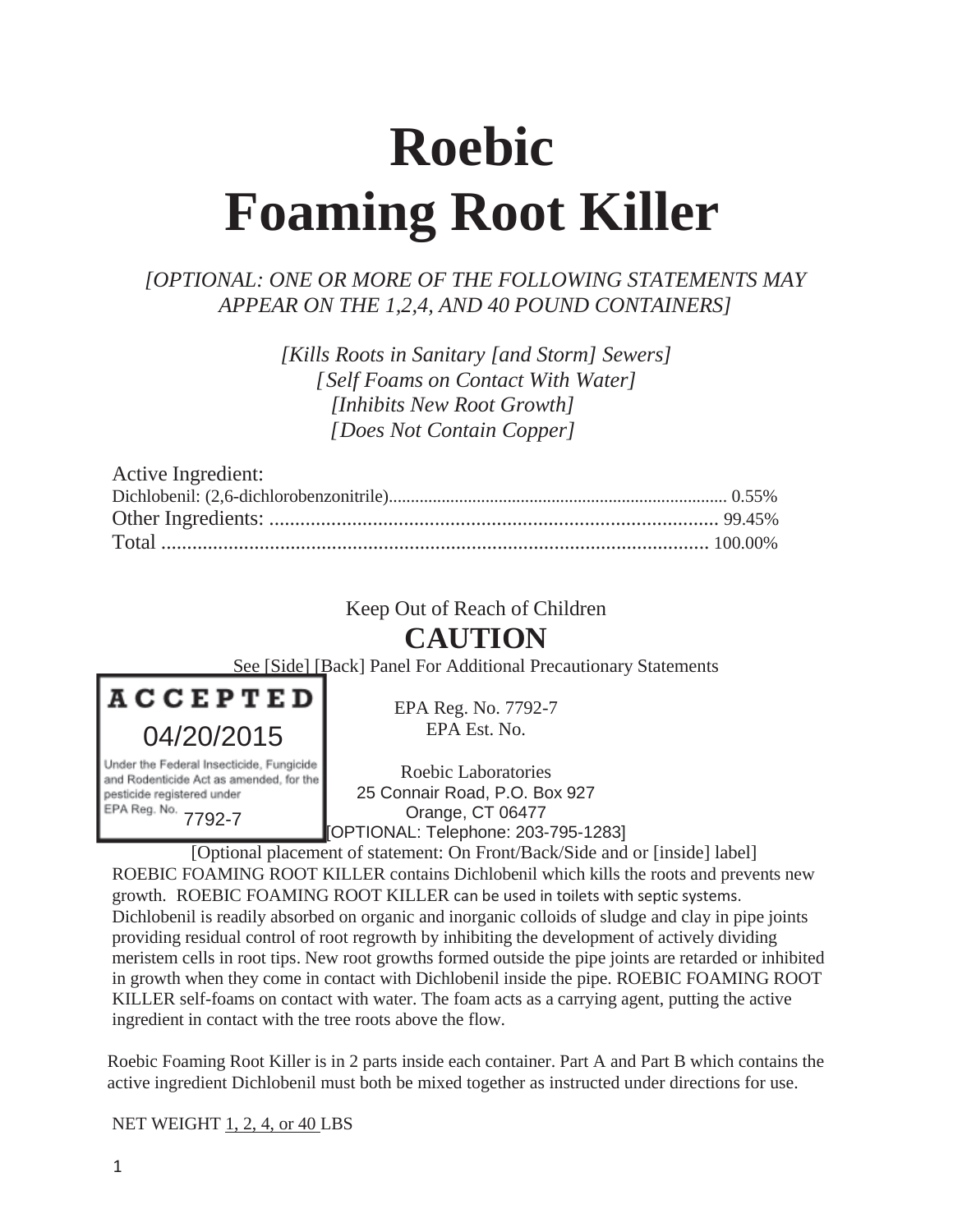#### **PRECAUTIONARY STATEMENTS HAZARDS TO HUMANS AND DOMESTIC ANIMALS CAUTION**

Causes moderate eye irritation. Avoid contact with eyes, or clothing. Avoid breathing dust. Wash thoroughly with soap and water after handling and before eating, drinking, chewing gum, using tobacco, or using the toilet.

| <b>FIRST AID</b> |                                                                                               |  |  |
|------------------|-----------------------------------------------------------------------------------------------|--|--|
| If in Eyes       | • Remove contact lenses, if present, after the first 5 minutes, then continue rinsing<br>eye. |  |  |
|                  | • Hold eye open and rinse slowly and gently with water for 15-20 minutes.                     |  |  |
|                  | • Call a poison control center or doctor for treatment advice.                                |  |  |

| <b>HOT LINE NUMBER</b>                                                                     |
|--------------------------------------------------------------------------------------------|
| Have the product container or label with you when calling a poison control center or       |
| doctor, or going for treatment. For emergency assistance, please call toll free 1-800-858- |
| 7378                                                                                       |

# **Personal Protective Equipment (PPE)**

Applicators and other handlers, including mixers and loaders, must wear long-sleeved shirt, long pants, shoes plus socks, and chemical-resistant gloves. Mixers and loaders must also wear a chemical-resistant apron.

Follow manufacturer's instructions for cleaning/maintaining PPE. If no such instructions for washables exist, use detergent and hot water. Keep and wash PPE separately from other laundry

| <b>User Safety Recommendations</b>                                                                                                                                           |
|------------------------------------------------------------------------------------------------------------------------------------------------------------------------------|
| Users should: • Remove clothing/PPE immediately if pesticide gets inside. Then<br>wash thoroughly and put on clean clothing.                                                 |
| • Remove PPE immediately after handling this product. Wash<br>the outside of gloves before removing. As soon as possible,<br>wash thoroughly and change into clean clothing. |
|                                                                                                                                                                              |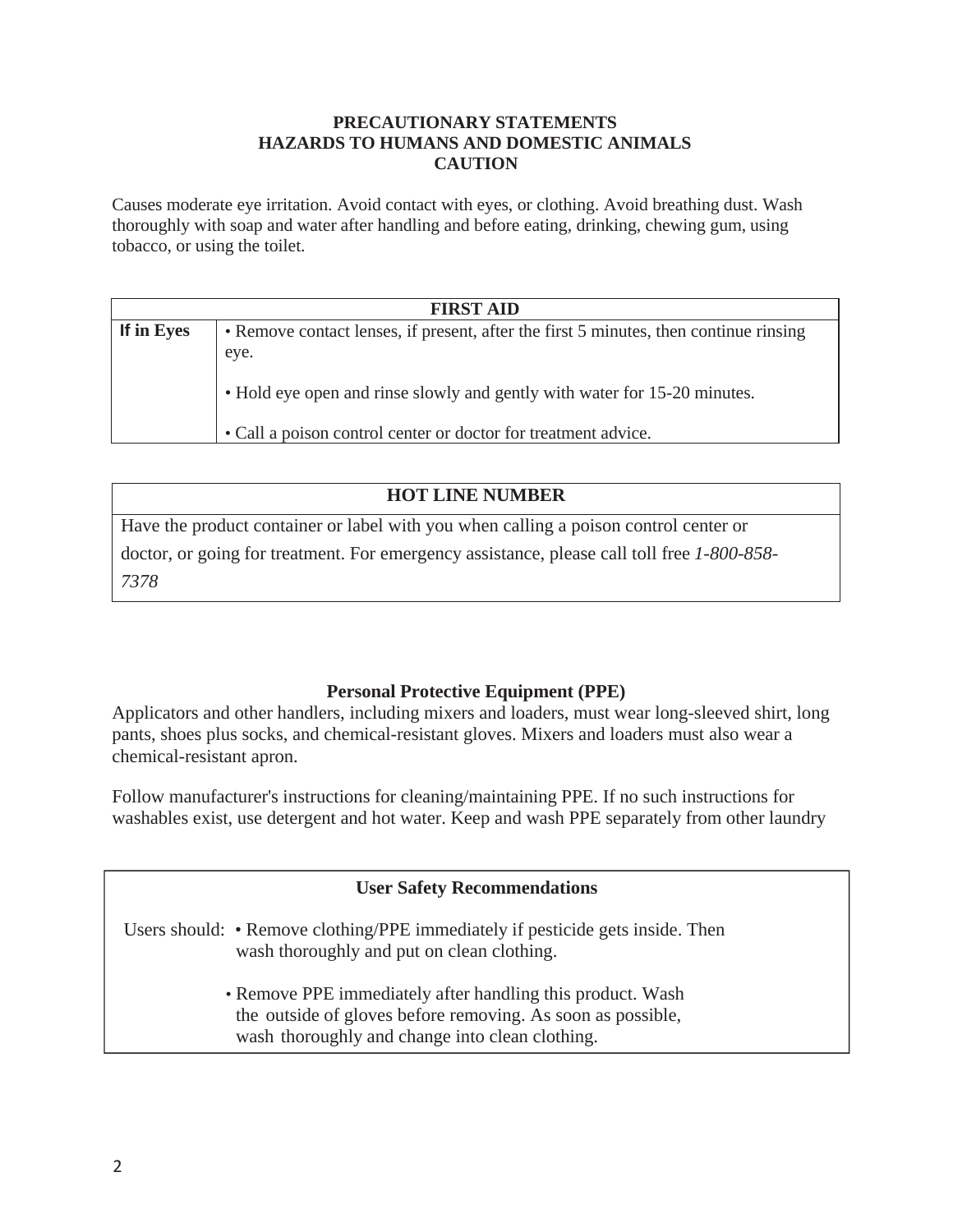#### **Environmental Hazards**

For terrestrial uses, do not use near a well or where drinking water is stored. Do not apply directly to water or to areas where surface water is present or to inter tidal areas below the mean high water mark. Do not contaminate water when disposing of equipment, wash water or rinsate. This chemical has properties and characteristics associated with chemicals detected in ground water. The use of this chemical in areas where soils are permeable, particularly where the water table is shallow may result in groundwater contamination.

#### **Physical and Chemical Hazards**

Do not use with or store near oxidizing agents.

*[THE FOLLOWING STORAGE AND DISPOSAL LANGUAGE WILL APPEAR ON 1 POUND CONTAINERS USED BY CONSUMERS/HOMEOWNERS:]*

#### **STORAGE AND DISPOSAL**

Do not contaminate water, food, or feed by storage and disposal. Pesticide Storage: Store in a dry place. Do not store near food or feed. **Pesticide Disposal and Container Handling**: Nonrefillable container. Do not reuse or refill this container. **If empty:** Place in trash or offer for recycling, if available. **If partially filled:** Call your local solid waste agency or 1-800-CLEANUP for disposal instructions.

*[THE FOLLOWING STORAGE AND DISPOSAL LANGUAGE WILL APPEAR ON 1, 2, AND* 4 *POUND RIGID CONTAINERS USED BY COMMERCIAL APPLICATORS – ROOTER COMPANIES:]*

#### **STORAGE AND DISPOSAL**

Do not contaminate water, food, or feed by storage and disposal. Pesticide Storage: Store in a dry place. Do not store near food or feed. **Pesticide Disposal:** Wastes resulting from the use of this product must be disposed of on site or at an approved waste disposal facility. **Container Handling:** Nonrefillable container. Do not reuse or refill this container. Clean container promptly after emptying. Then offer for recycling if available or puncture and dispose of in a sanitary landfill or by incineration.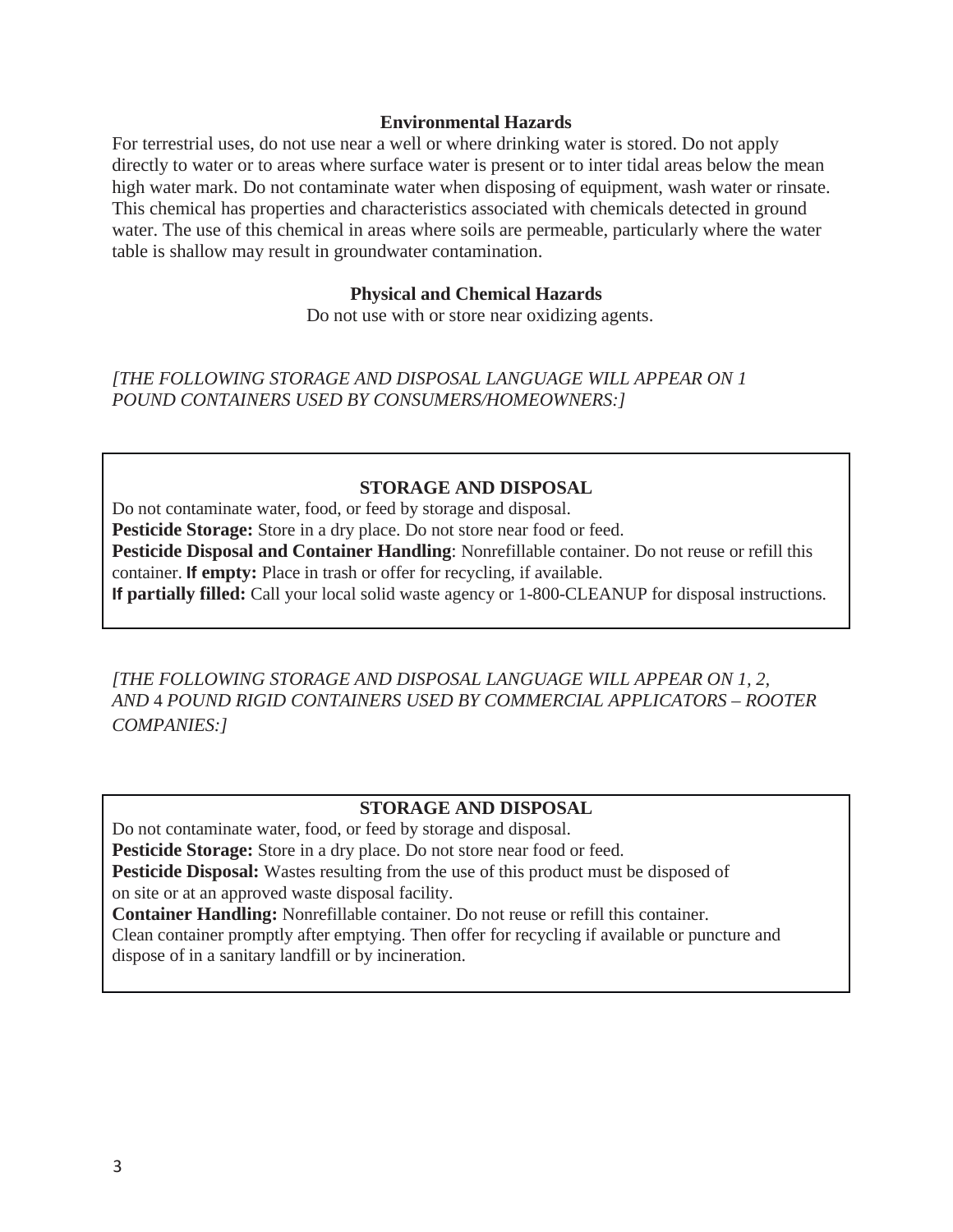# *[THE FOLLOWING STORAGE AND DISPOSAL LANGUAGE WILL APPEAR ON 40 POUND BAGS:]*

# **STORAGE AND DISPOSAL**

Do not contaminate water, food, or feed by storage and disposal.

**Pesticide Storage:** Store in a dry place. Do not store near food or feed.

**Pesticide Disposal:** Wastes resulting from the use of this product must be disposed of on site or at an approved waste disposal facility.

**Container Handling:** Completely empty bag into application equipment. Do not reuse or refill this container, then offer for recycling if available or dispose of empty bag in a sanitary landfill or by incineration.

# **Directions For Use**

It is a violation of Federal Law to use this product in a manner inconsistent with its labeling. Read the following directions for use thoroughly before application.

When used in inhabited buildings (residences, offices, hospitals, etc.), windows must be open or an exhaust fan must be operating during application.

Do not use in potable water systems. Do not use in storm, field, or other drains unless effluent is treated in a sanitary sewer system.

# *[THE FOLLOWING DIRECTIONS FOR USE WILL APPEAR ON 1 POUND CONTAINERS:]*

# NOT FOR USE IN SEPTIC SYSTEMS IN THE STATE OF FLORIDA

Do not apply this product in a way that will contact any person or pet, either directly or through drift. Keep people and pets out of area during application.

#### **Application Method for Sewer Lines that have Root Problems:**

*Residential 4" sewer lines, utilize a 1 lb container:* **ADD ENTIRE CONTENTS** of a 1 lb container to toilet bowl. Flush immediately to avoid foam overflowing bowl. Flush a second time to push foam completely into sewer line, and a third time if you have a 1.6 gallon low flow toilet. Restrict water usage for four to six hours. Do not apply through sink or tub.

#### **[OPTIONAL: THE FOLLOWING TWO PARAGRAPHS MAY APPEAR ON 1 POUND CONTAINERS SOLD AT RETAIL LOCATIONS FOR RESIDENTIAL USE:]**

#### **[Application Method for Root Control Along Sidewalks and Driveways:**

To inhibit the entry of roots beneath pavement structures and the resulting damage caused by root growth, cut a 3" or deeper edging along the structure and pour 2 oz. per foot of Roebic Foaming Root Killer into it in a thin strip. Then cover the edged area with soil.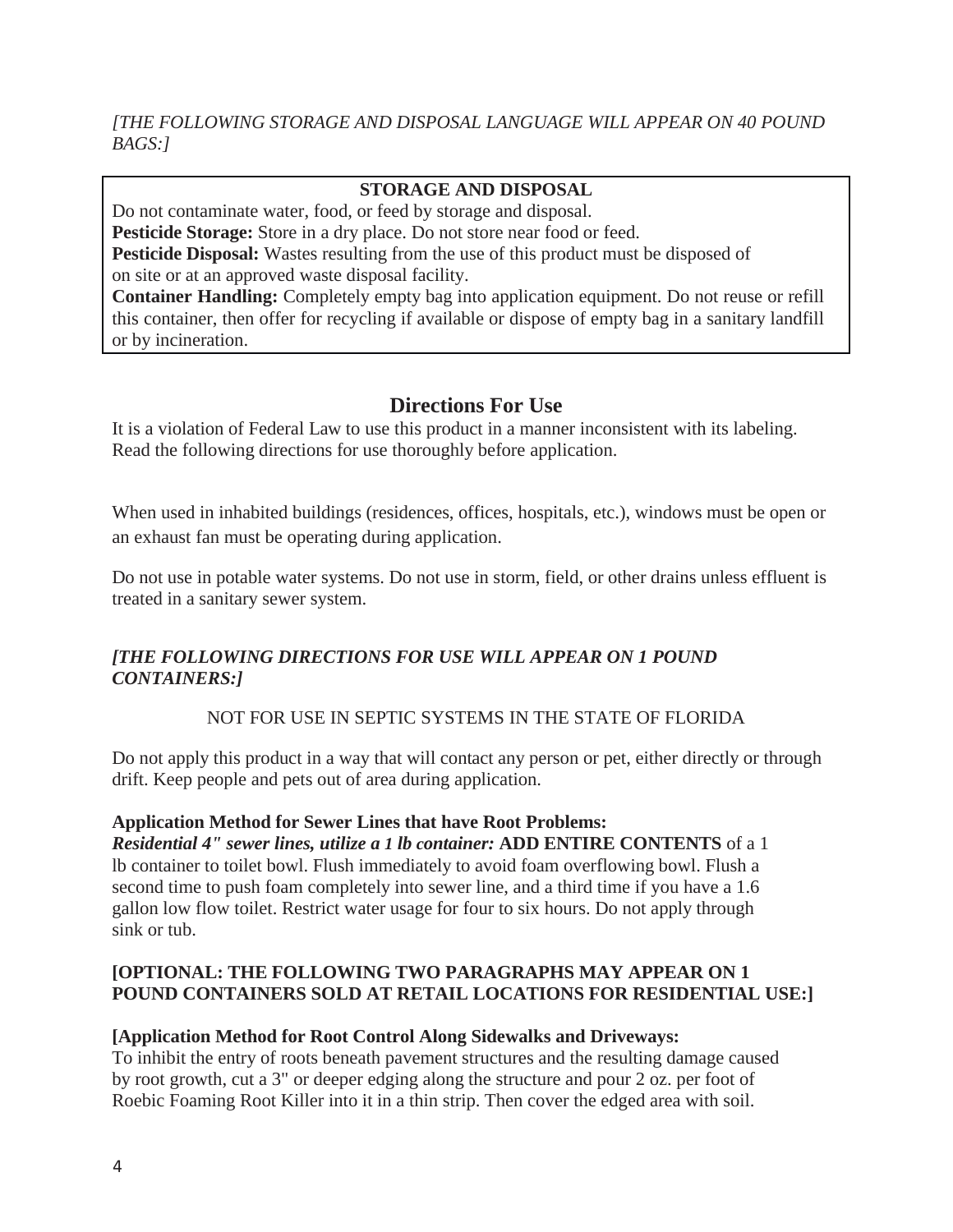Immediately following application, thoroughly water-in Roebic Foaming Root Killer. Repeat annually to prevent root growth near the surface, along sidewalks and driveways. Do not enter or allow workers to enter the treated area until Roebic Foaming Root Killer is thoroughly watered in and the treated soil has dried.]

#### [**Application Method for Root Control In Between Tree Roots and Sewer Lines- Root Proofing:]**

[To prevent long term root growth from the tree into sewer lines, bore a series of small holes, 2 feet apart, into the ground near the offending tree or outside the sewer joints using water or mechanical boring equipment. Add 4 oz. of Roebic Foaming Root Killer per hole and fill with soil. Be sure the holes location and depth is directly between the offending tree's roots and sewer line. Immediately following application, thoroughly water in Roebic Foaming Root Killer. Repeat annually to prevent root growth in between trees and roots and sewer lines. Do not enter or allow workers to enter the treated area until Roebic Foaming Root Killer is thoroughly watered in and the treated soil has dried.]

## *[THE FOLLOWING DIRECTIONS FOR USE WILL APPEAR ON 2 POUND CONTAINERS:]*

#### NOT FOR USE IN SEPTIC SYSTEMS IN THE STATE OF FLORIDA

#### **[Application Methods by commercial applicators [- Rooter companies] for Sewer Lines that Have Root Problems:**

*Residential* 4" *sewer lines up to 50ft. utilize a* 2 *lb. container.* Add entire dry contents of a 2 lb. container into a pail or bucket and mix the two components that were in the container thoroughly. Do not add any water or liquid to the mixture. A proper mixture has been achieved when both chemical parts A and B form a tan mixture of white and brown chemicals. This process should take approximately two minutes. Then slowly pour the Roebic Foaming Root Killer mixture into the toilet bowl or a sewer clean out if available. When applying into the toilet, make sure to flush immediately after emptying the contents into the bowl. This will help avoid the foam overflowing the bowl. Make sure that when you are pouring the chemical into the application site you do not create a splash which could come in contact with user's eyes. When applying into a sewer clean out, flush the toilet one time or up to 6 times for 1.6 gallon low flow toilets*,* or add 5-10 gallons of water behind it to push the foam completely through the sewer line. Restrict water usage for four to six hours after application.

#### *Alternate application method:*

Clear obstructions in the line with rooter cable-augers/cutters so that flow is restored. Attach a Roebic applicator to the end of the auger/cable. This can be a sponge, or a cloth/rag-like material. Run the cable with the attachment down the line past the last obstruction which was cut out. Follow instructions immediately above to apply Roebic Foaming Root Killer. Wait 30 seconds after flushing and then retract the cable.

#### *Alternate application method:*

Mix part A into a 5 gallon bucket with 1 cup of water. Add part B and stir with a paint stirring stick or a similar device. The 2 parts will foam and fill the bucket. Before the foam reaches the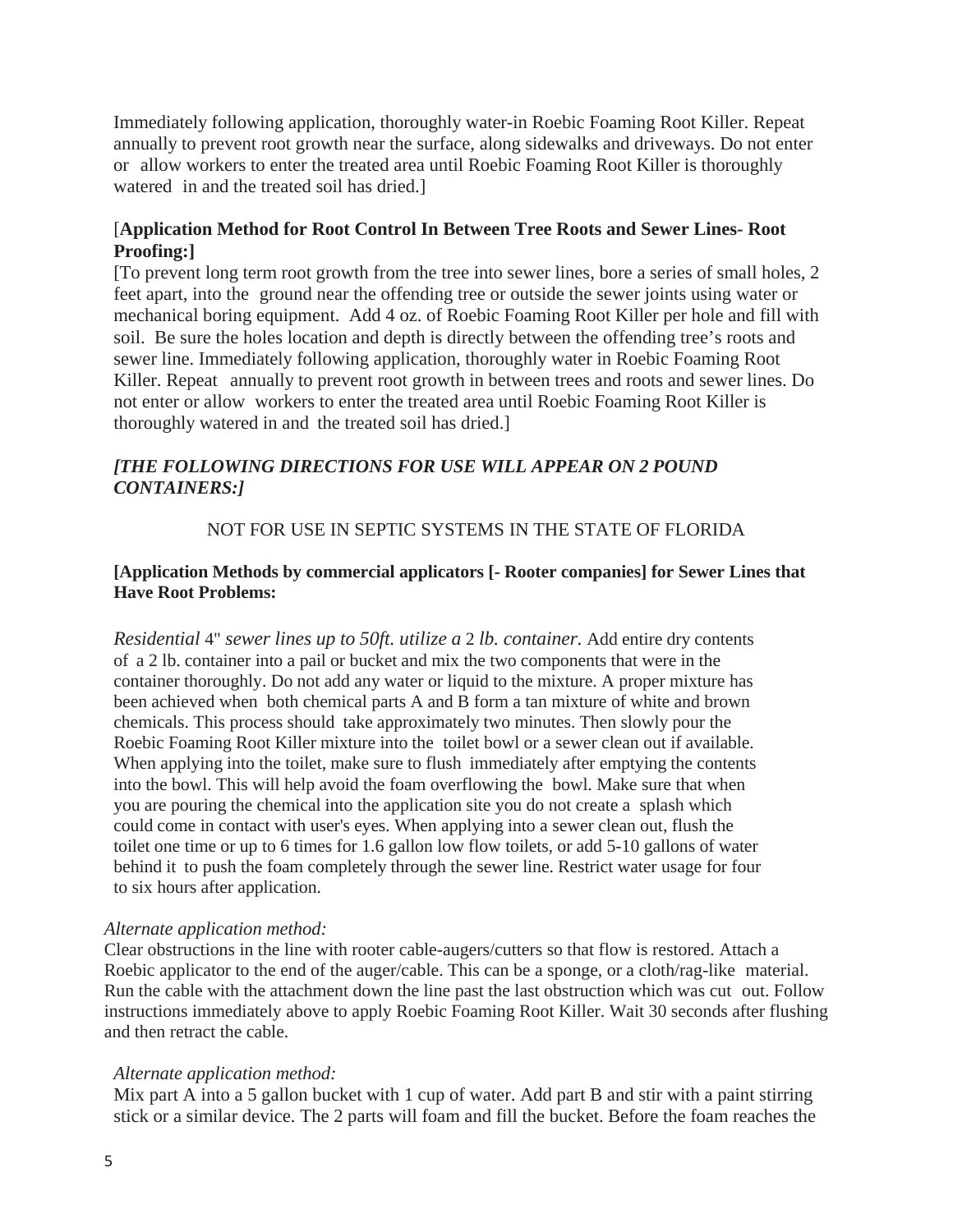top of the bucket pour the foam contents into the cleanout where the cable is located. Wait 60 seconds for the foam to travel to the attachment in the line. The foam will float on any water in the line. Withdraw the cable slowly. The attachment will rotate and brush/push the foam onto the pipe and root surfaces and into the joint in which they grew. It is desirable that the foam has as little as possible water mixed in. As it dries it forms a water resistant film similar to paint which will continue to kill roots and prevent re-growth for as long as it is present.

#### **[OPTIONAL: THE FOLLOWING TWO APPLICATION METHODS MAY APPEAR ON 2 POUND CONTAINERS]**

#### **[Application Method for Root Control Along Sidewalks and Driveways:**

To inhibit the entry of roots beneath pavement structures and the resulting damage caused by root growth, cut a 3" or deeper edging along the structure and pour 2 oz. per foot of Roebic Foaming Root Killer into it in a thin strip. Then cover the edged area with soil. Immediately following application, thoroughly water-in Roebic Foaming Root Killer. Repeat annually to prevent root growth near the surface, along sidewalks and driveways. Do not enter or allow workers to enter the treated area until Roebic Foaming Root Killer is thoroughly watered in and the treated soil has dried.]

#### **[Application Method for Root Control In Between Tree Roots and Sewer Lines- Root Proofing [Using Camera Locating Equipment]**:

Follow mixing directions immediately above. To prevent long term root growth from the tree into sewer lines, use a video camera to locate roots in the sewer line and mark the location above ground. Bore a series of small holes into the ground directly down to the exterior of the sewer line or outside the sewer joints using water or mechanical boring equipment. Add 4 oz. of Roebic Foaming Root Killer per hole and fill with soil. Install a 2" tube in the hole so that it can be retreated as needed to prevent root regrowth. Immediately following application, thoroughly water in Roebic Foaming Root Killer. Repeat annually to prevent root growth in between tree roots and sewer lines. Do not enter or allow workers to enter the treated area until Roebic Foaming Root Killer is thoroughly watered-in and the treated soil has dried.]

#### *[THE FOLLOWING DIRECTIONS FOR USE WILL APPEAR ON 4 POUND CONTAINERS:]*

#### NOT FOR USE IN SEPTIC SYSTEMS IN THE STATE OF FLORIDA

#### **Application Method for Sewer Lines that Have Root Problems:**

*Residential* 4" *sewer lines up to 100 ft. or* 6" *sewer lines up to* 75 *ft. utilize a* 4 *lb container.*  Add entire dry contents of a 4 lb. container into a pail or bucket and mix the two components that were in the container thoroughly. Do not add any water or liquid to the mixture. A proper mixture has been achieved when both chemicals A and B form a tan mixture of white and brown chemicals. This process should take approximately two minutes. Then slowly pour the Roebic Foaming Root Killer mixture into the sewer cleanout. Make sure that when you are pouring the chemical into the application site you do not create a splash which could come into contact with the user's eyes. Add 5-10 gallons of water behind it to push the foam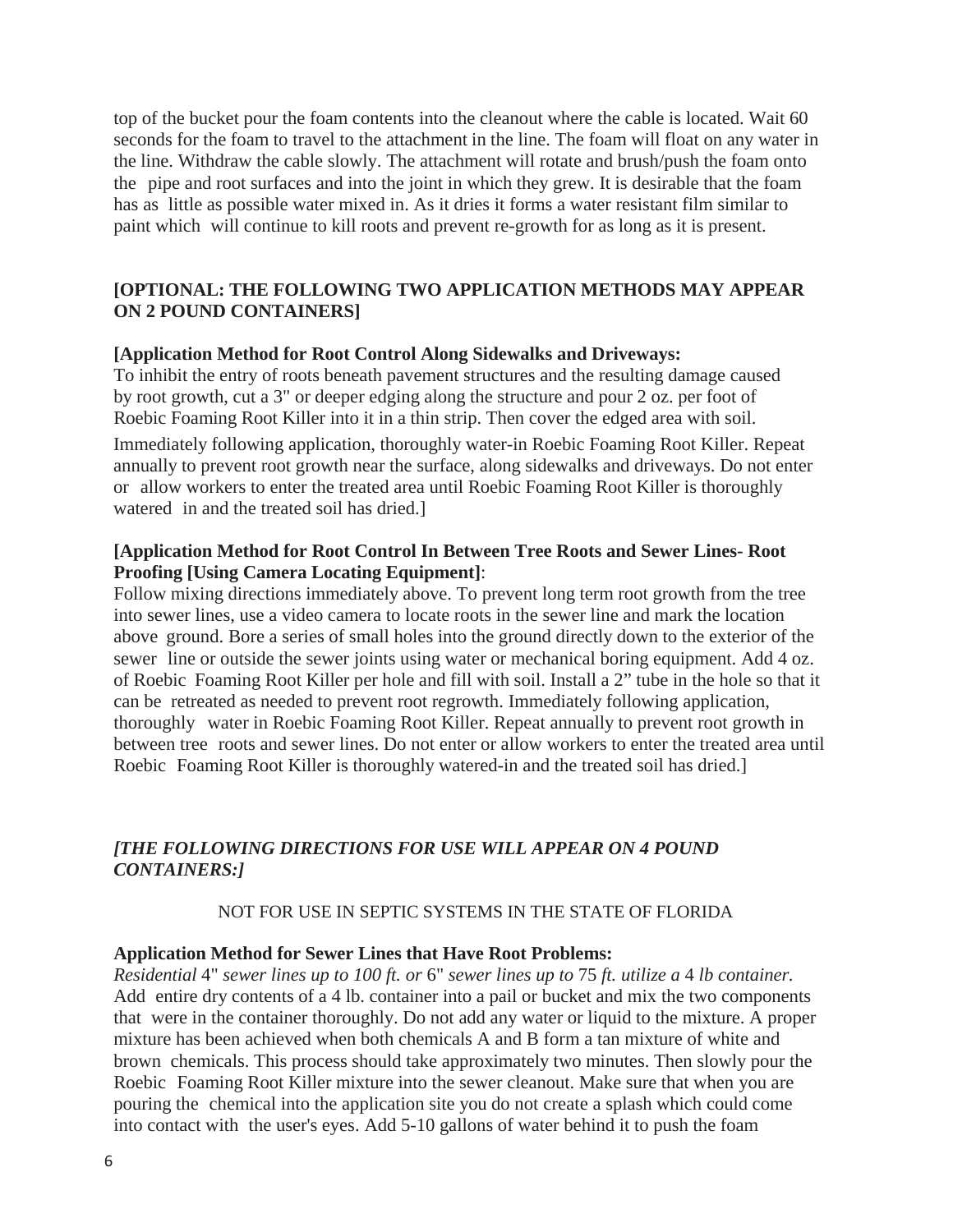completely through the sewer line. Do not apply a 4 lbs container through a toilet because of the probability of a foam overflow. Restrict water usage for four to six hours after application.

#### *Alternate application method:*

Clear obstructions in the line with rooter cable-augers/cutters so that flow is restored. Attach a Roebic applicator to the end of the auger/cable. This can be a sponge, or cloth/rag-like material. Run the cable with the attachment down the line past the last obstruction which was cut out. Follow instructions immediately above to apply Roebic Foaming Root Killer. Wait 30 seconds after flushing and then retract the cable.

#### *Alternate application method:*

Mix part A into a 5 gallon bucket with 1 cup of water. Add part B and stir with a paint stirring stick or a similar device. The 2 parts will foam and fill the bucket. Before the foam reaches the top of the bucket pour the foam contents into the cleanout where the cable is located. Wait 60 seconds for the foam to travel to the attachment in the line. The foam will float on any water in the line. Withdraw the cable slowly. The attachment will rotate and brush/push the foam onto the pipe and root surfaces and into the joint in which they grew. It is desirable that the foam has as little as possible water mixed in. As it dries it forms a water resistant film similar to paint which will continue to kill roots and prevent re-growth for as long as it is present.

#### [OPTIONAL: THE FOLLOWING MAY APPEAR ON 4 POUND CONTAINERS]

#### **[Application Method for Root Control Along Sidewalks and Driveways:**

Follow mixing directions immediately above. To inhibit the entry of roots beneath pavement structures and the resulting damage caused by root growth, cut a 3" or deeper edging along the structure and pour 2 oz. per foot of Roebic Foaming Root Killer into it in a thin strip. Then cover the edged area with soil. Immediately following application, thoroughly water-in Roebic Foaming Root Killer. Repeat annually to prevent root growth near the surface, along sidewalks and driveways. Do not enter or allow workers to enter the treated area until Roebic Foaming Root Killer is thoroughly watered-in and the treated soil has dried.]

#### **[Application Method for Root Control In Between Tree Roots and Sewer Lines- Root Proofing [Using Camera Locating Equipment]**:

Follow mixing directions immediately above. To prevent long term root growth from the tree into sewer lines, use a video camera to locate roots in the sewer line and mark the location above ground. Bore a series of small holes into the ground directly down to the exterior of the sewer line or outside the sewer joints using water or mechanical boring equipment. Add 4 oz. of Roebic Foaming Root Killer per hole and fill with soil. Install a 2" tube in the hole so that it can be retreated as needed to prevent root regrowth. Immediately following application, thoroughly water in Roebic Foaming Root Killer. Repeat annually to prevent root growth in between tree roots and sewer lines. Do not enter or allow workers to enter the treated area until Roebic Foaming Root Killer is thoroughly watered-in and the treated soil has dried.]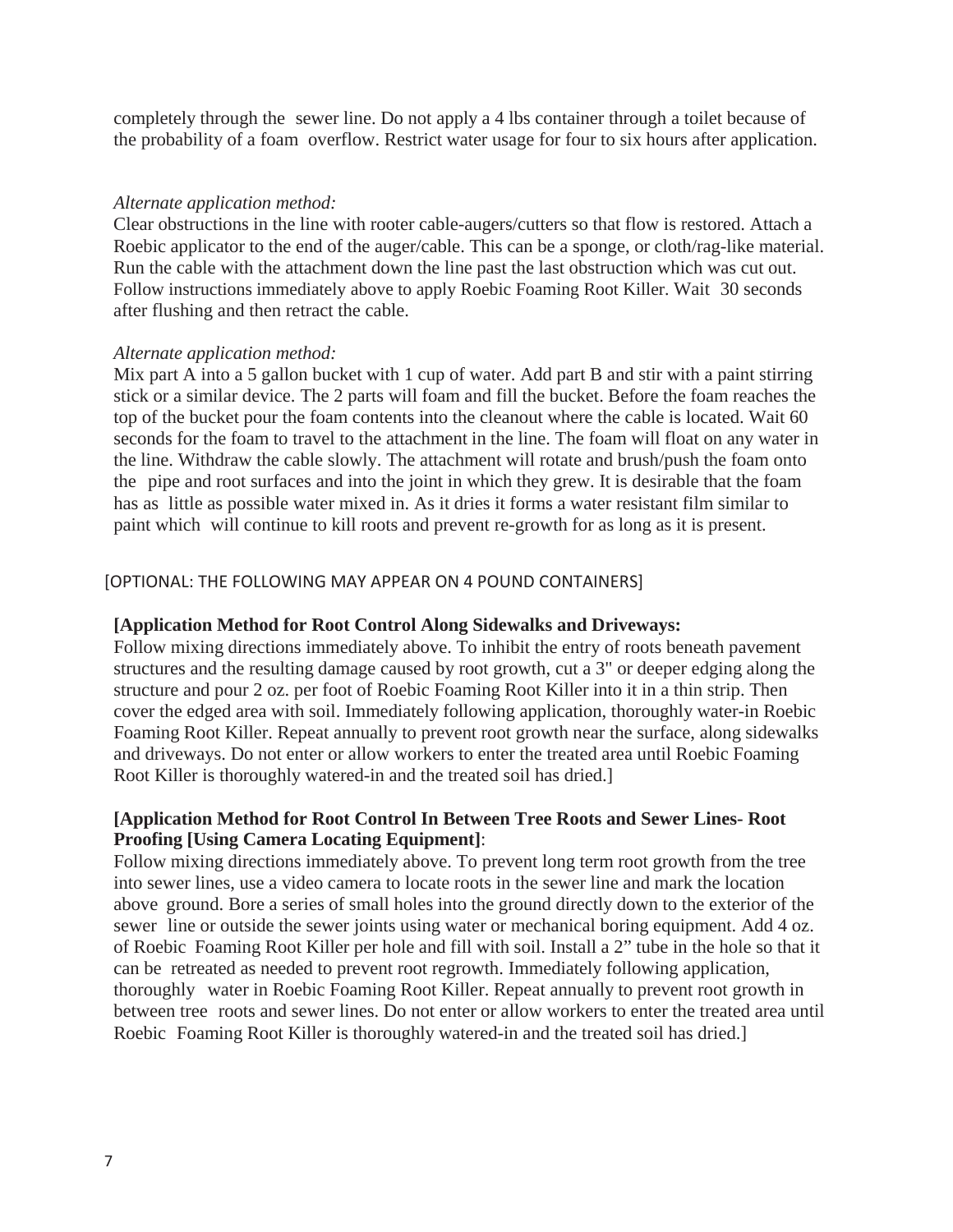# *[OPTIONAL: APPLICATION METHOD FOR CONTAINERS WITH FUNNEL APPLICATOR HEAD]*

#### **[2 & 4 lb. Roebic Foaming Root Killer Square Jars with Funnel**

- 1. Unscrew lid from top of container.
- 2. Take the mixing funnel/applicator and put the wide threaded end into the opening where the lid was in the square container.
- 3. Rotate the mixing funnel/applicator clockwise screwing the mixing funnel into the square container so that it fits tightly.
- 4. Grasping the bottom of the square container and the narrow end of the mixing funnel applicator, (putting a hand over the mixing funnel/applicator cap which is located at the narrow end of the mixing funnel/applicator), rock the square container with the mixing funnel/applicator attached, back and forth for approximately one minute allowing the two dry components of Roebic Foaming Root Killer to go into the funnel and then back into the square container several times.
- 5. After the one minute mixing process you may then take the cap off the narrow end of the mixing funnel/applicator and pour the entire contents of the dry product mixture through the mixing funnel/applicator directly into a sewer clean-out or toilet bowl if a sewer clean-out is not available.
	- 1. 2lb. jar will treat approximately 50ft. of 4-inch pipe
	- 2. 4lb. jars will treat approximately 100ft. of 4-inch pipe or 75ft. of 6-inch pipe.
		- 1. Put no more than 2lbs. of Roebic Foaming Root Killer in a toilet bowl to minimize possibility of foam overflow!
		- 2. When applying into a sewer clean-out, flush the toilet two times (or up to 6 times for 1.6 gallon low flow toilet) or add 5-10 gallons water into the clean-out to push the foam completely down through the sewer line.
		- 3. When applying into the toilet make sure to flush the toilet and add the dry mixture into the toilet bowl as the water is going down the drain.
		- 4. It is suggested that when doing a toilet application, that you have a 5 gallon bucket filled with water readily available to further push the foam down the toilet drain if the foam comes back up the drain. This will help avoid the foam overflowing the bowl.
		- 5. Restrict water usage for 4-6 hours after application.]

# *[THE FOLLOWING DIRECTIONS FOR USE WILL APPEAR ON BAGS INSIDE 40 POUND PACKAGE:]*

#### NOT FOR USE IN SEPTIC SYSTEMS IN THE STATE OF FLORIDA

#### [OPTIONAL: THE FOLLOWING APPLICATION METHOD MAY APPEAR ON THE 40 POUND PACKAGE]

[Directions for FDU 100 Method

**1. Preparing for Application.** After determining the correct Orifice size for the FDU take the FDU 100 along with the Roebic Foaming Root Killer to the upstream manhole, where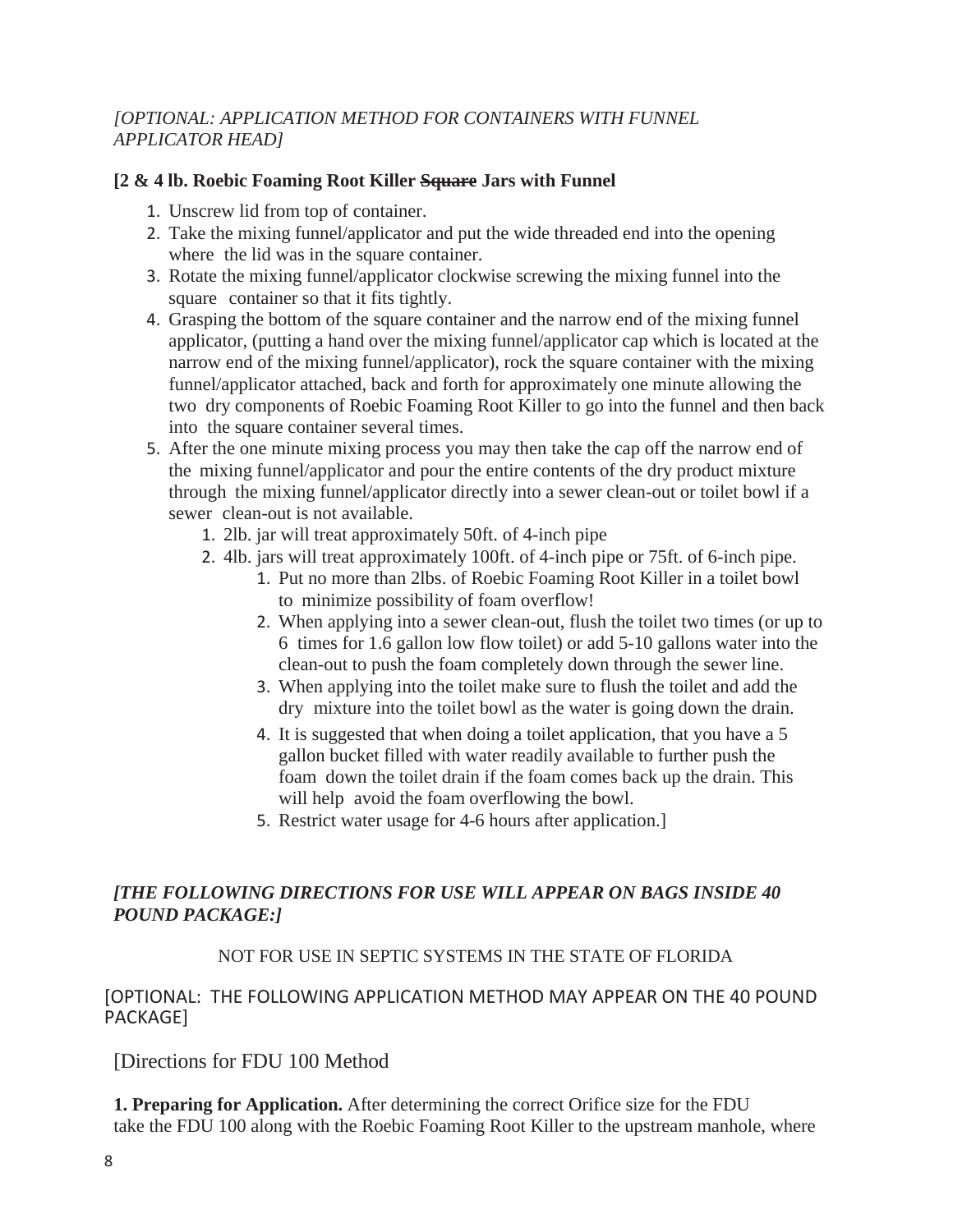the Roebic Foaming Root Killer application will begin. Place the cleaner hose with cleaner nozzle into downstream manhole, as in normal operation, and send the hose with nozzle to the upstream manhole where the Roebic Foaming Root Killer application will begin. Once the cleaner hose has reached the upstream manhole, pull the hose out of the manhole and lay it on top of the ground.

You should now have your cleaner hose, Roebic Foaming Root Killer bags, FDU 100 with Foam Dispersal Nozzle, Plastic Locking Pin, Transfer Tube and Rubber O-Rings at the upstream manhole where the Roebic Foaming Root Killer application will begin.

*Suggestions:* To prevent having to enter a manhole to retrieve the cleaner hose, It is recommended that a Single Wire Hydraulic hose, 15-20 feet in length, 3/4" or 1" in diameter, be used as a leader hose which can then be attached to the cleaner hose. Attach the cleaner nozzle to the leader hose and send it to the upstream manhole, then use a long pole with a hook on the end to pull the leader hose out of the manhole. This makes retrieval of the cleaner hose much easier and does not require that someone enter the manhole to retrieve the hose. Another suggestion is that the cleaner operator introduces slack in the cleaner hose, which will make it easier to retrieve at the upstream manhole.

**2. Mixing the Roebic Foaming Root Killer.** Open the Roebic Foaming Root Killer box which contains a 40lbs bag of Roebic Foaming Root Killer. The FDU 100 is designed to hold the 40lbs bag of Roebic Foaming Root Killer which is sufficient to treat up to 400 ft. of 6-18" pipe. Take the Roebic Foaming Root Killer bag and remove the plastic tie in the middle of the bag which separates the two dry components, marked as chemical A and the chemical B. Be careful not to puncture or tear the bags during this process. After you have removed the plastic tie, grab each end of the bag and begin to mix the chemicals by shaking the bag vigorously from the side to side. A proper mixture has been achieved when both chemicals A and B form a tan mixture of the chemicals. This process should take approximately two minutes.

*WARNING: A carbon dioxide (C02) buildup will occur during the mixing process. In the event that the bag should become so full of C02 gas that it may break, you should open a small hole in the end of the bag to release the gas, then continue the mixing process until you achieve a proper mixture.*

**3. Attaching the Transfer Tube.** After a proper mixture has been achieved, open the end of the narrow part of the bag with either scissors or a knife. Open just the end where the bag has been sealed. Take the Transfer Tube which has a single groove at one end and two grooves at the other end, and insert it into the opening you have created, single groove end first. Then place the rubber O-rings over the bag and into the grooves which the bag material is covering, leaving one groove exposed and uncovered on the outside of the bag. The exposed groove will be used in locking the Transfer Tube into the FDU 100.

**4. Putting Roebic Foaming Root Killer into the FDU 100.** You should now have a bag with the Roebic Foaming Root Killer mixed to form a tan color and a Transfer Tube attached to the narrow end of the chemical bag. Take the Transfer Tube and slip it into the FDU 100 where the Foam Dispersal Nozzle fits. Take the plastic locking pin and insert it into the locking hole. Push the Plastic Locking Pin in as far as it will go. Lift the bag slowly, letting the Roebic Foaming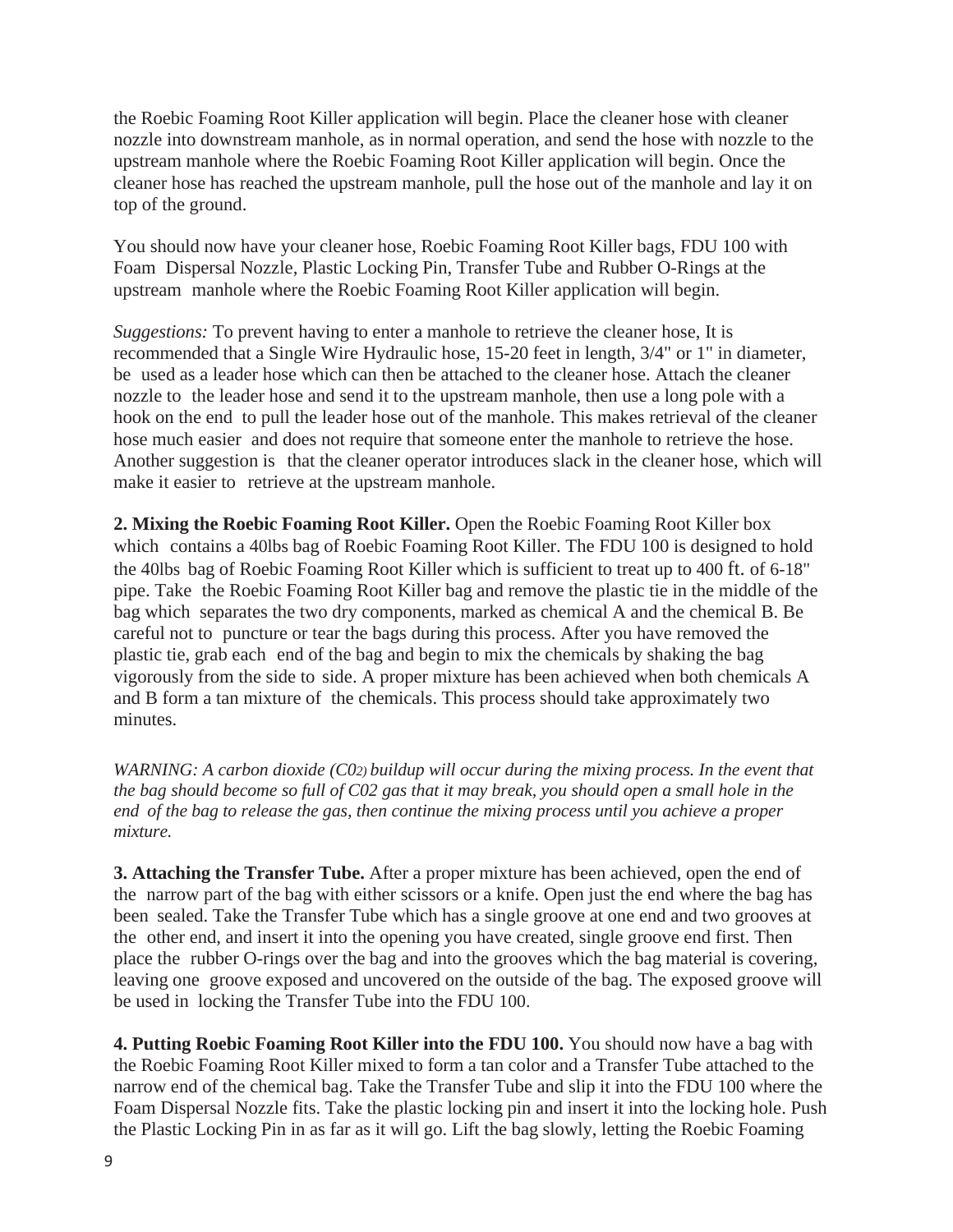Root Killer flow through the Transfer Tube into the FDU 100. Tap both the Roebic Foaming Root Killer bag and the FDU 100 occasionally to make sure you have proper flow and that the product is settling into the FDU 100. After completion of the transfer of Roebic Foaming Root Killer to the FDU 100, pull out the Plastic Locking Pin and remove the Transfer Tube from the FDU 100. Then insert the Foam Dispersal Nozzle into the FDU 100 and lock it into place with the Plastic locking pin. Remove the rubber O-rings from the Transfer Tube out of the narrow end of the bag: Be sure to save your Transfer Tube and rubber O-rings for future applications.

**5. Application.** The FDU 100 should now be filled with 40 pounds of Roebic Foaming Root Killer. Attach the cleaner hose to the Inlet End Cap of the FDU 100. Slowly reel in the cleaner hose while lowering the FDU 100 into the manhole. Suggestion: Attaching a string to the Foam Dispersal Nozzle end of the FDU 100 will enable the worker at the upstream manhole to lower the FDU 100 into the hole, while the cleaner operator is pulling the cleaner hose back slowly, without entry, while the operator is slowly retrieving the cleaner hose. The string should be attached in such a manner that it will not hang up in the pipe during the foam spray application. Once the FDU 100 is placed in the hole, the cleaner operator should be signaled to start the water, and only run the cleaner at an engine idle speed. The worker at the upstream manhole should verify that foam is emitting from the nozzle. Once the foam dispersal has been verified, the FDU 100 should be pulled through the pipe at a speed no greater than 20 feet per minute. The nozzle of the FDU 100 should always be out of the water during the application of Roebic Foaming Root Killer. This will insure that the product is properly dispersed onto the roots. In situations where a high flow is present, it is suggested that the flow be bypassed to keep the nozzle from being submerged or to place the FDU 100 on a skid which will lift the nozzle above the flow level. (The skid would be similar to what is used for a camera or cleaning nozzle).

**6. Finished Application.** The Roebic Foaming Root Killer application is finished when the FDU 100 reaches the downstream manhole. The cleaner is now turned off and the FDU 100 is retrieved from the downstream manhole. Smaller size pipe requires gently shaking and pulling by the operator at ground level, in order to retrieve the applicator. After the FDU 100 is removed, unhook the cleaner hose and detach the Foam Dispersal Nozzle. Then wash out any excess

Roebic Foaming Root Killer with a hose, making sure that the wash water goes directly into the sewer through the open manhole. You are now ready for another application.]

# **Direct Application Method**

Roebic Foaming Root Killer is a very flexible product, not only can it be applied in conjunction with a Jetter Truck, but it can also be applied by pouring the Roebic Foaming Root Killer directly into the sewer or storm line.

- 1. A 40lbs Roebic Foaming Root Killer box contains one bag of 2 parts separated by a tie in the middle of pre-packaged chemical. Each 40lbs bag contains the two components which make up Roebic Foaming Root Killer. These two components are separated by a center tie.
- 2. Roebic Foaming Root Killer is a two component chemical. Both components should be mixed so that proper foaming action is created. This can be done by releasing the center tie which separates the two components and shaking the bag back and forth until the brown and white components are thoroughly mixed.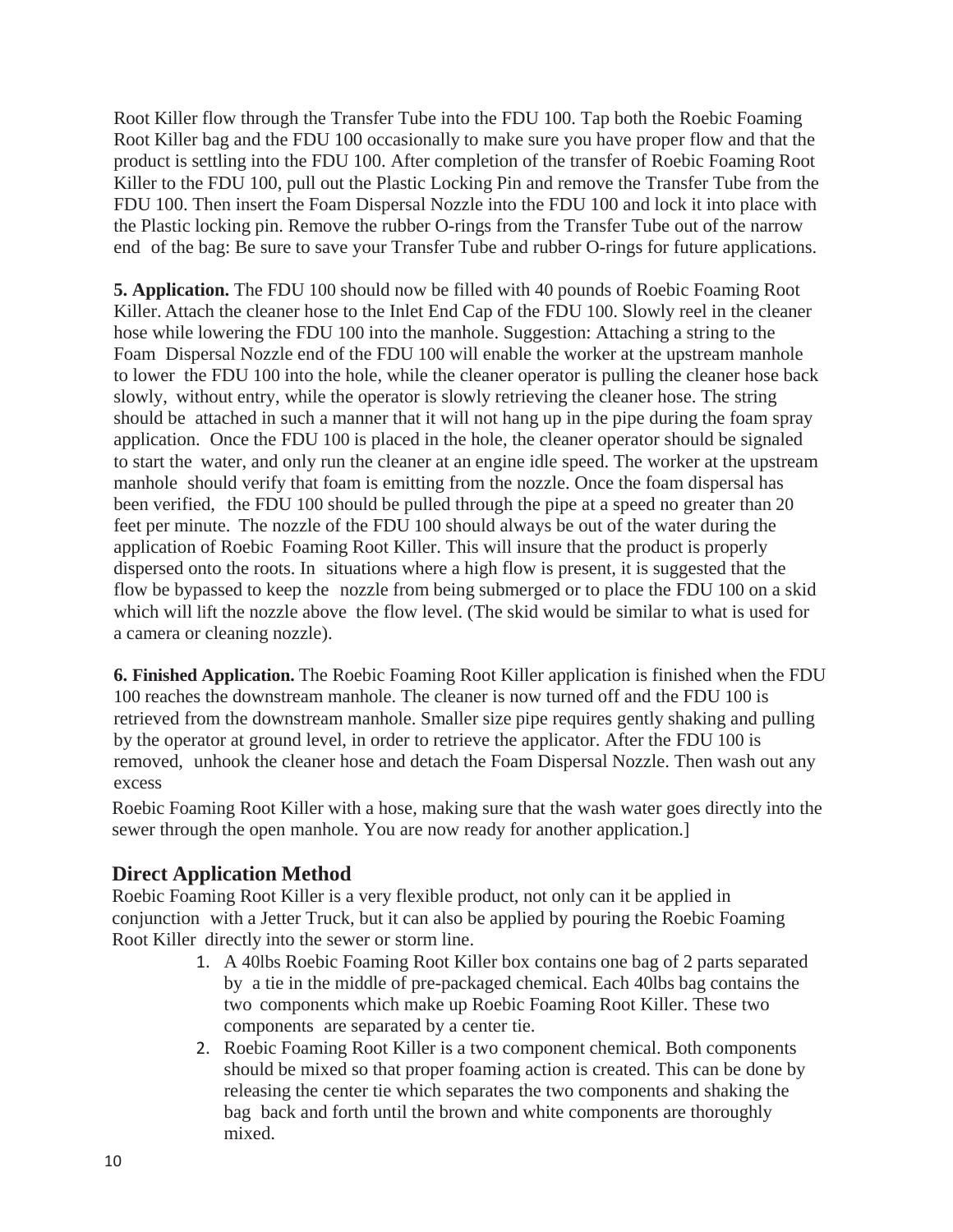3. To effectively treat 300 ft. of 8-10 inch line, you must pour 40 pounds of the Roebic Foaming Root Killer directly into the manhole. Then follow with 25-30 gallons of water to create the foaming action. The foam will move down the line with the flow, leaving a residue throughout the pipe and coating the roots with the root killing chemical.

# [OPTIONAL: THE FOLLOWING TWO APPLICATION METHODS MAY APPEAR ON THE 40 POUND PACKAGE]

# **[Application Method for Root Control Along Sidewalks and Driveways:**

Follow mixing directions immediately above. To inhibit the entry of roots beneath pavement structures and the resulting damage caused by root growth, cut a 3" or deeper edging along the structure and pour 2 oz. per foot of Roebic Foaming Root Killer into it in a thin strip. Then cover the edged area with soil. Immediately following application, thoroughly water-in Roebic Foaming Root Killer. Repeat annually to prevent root growth near the surface, along sidewalks and driveways. Do not enter or allow workers to enter the treated area until Roebic Foaming Root Killer is thoroughly watered-in and the treated soil has dried.]

#### **[Application Method for Root Control In Between Tree Roots and Sewer Lines- Root Proofing [Using Camera Locating Equipment]**:

Follow mixing directions immediately above. To prevent long term root growth from the tree into sewer lines, use a video camera to locate roots in the sewer line and mark the location above ground. Bore a series of small holes into the ground directly down to the exterior of the sewer line or outside the sewer joints using water or mechanical boring equipment. Add 4 oz. of Roebic Foaming Root Killer per hole and fill with soil. Install a 2" tube in the hole so that it can be retreated as needed to prevent root regrowth. Immediately following application, thoroughly water in Roebic Foaming Root Killer. Repeat annually to prevent root growth in between tree roots and sewer lines. Do not enter or allow workers to enter the treated area until Roebic Foaming Root Killer is thoroughly watered-in and the treated soil has dried.]

> Root Proofing dose per hole 4 oz per 4" line x 50-100' 8 oz per 8" line 12 oz per 12" x 300' 1 lb per 16" x 300' 1.25 lbs per 20" x 300' 1.5 lbs per 24" line 2 lbs per 36" line Add 50% for 450' lines or longer

#### **Storm Line Application**

Roebic Foaming Root Killer may also be applied in storm lines by the Direct Application Method described above.

 [OPTIONAL: THE FOLLOWING STORM LINE APPICATION USING THE FDU 100 METHOD MAY APPEAR ON THE 40 POUND PACKAGE]